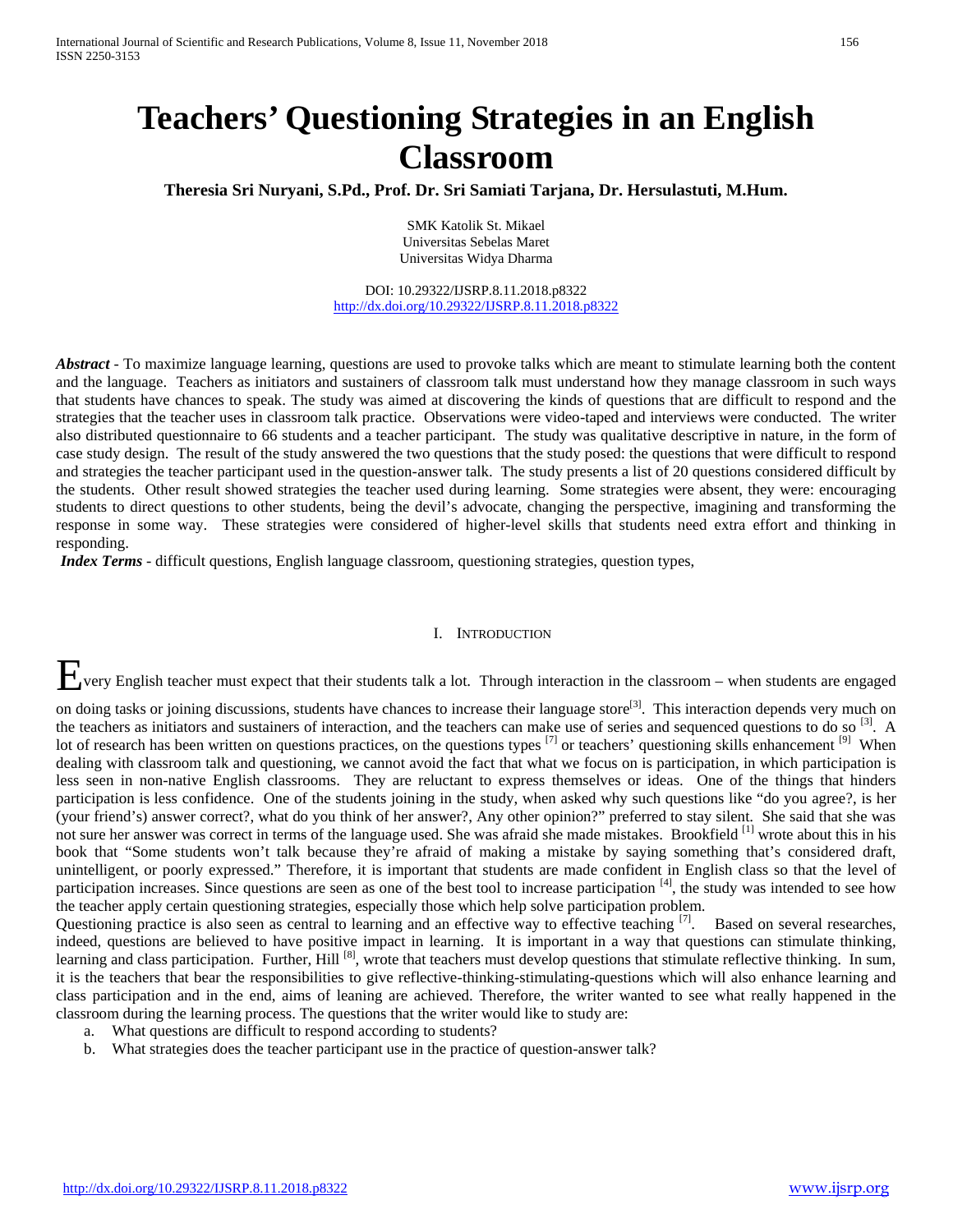Classroom interaction is built from many aspects. One of the tools to build interaction is question. Making adjustment to language use is something language teachers must be aware of. Teachers might need to modify their language to balance the dialogue between teachers and students. Richards and Lockhart named this as "teacher talk"<sup>[11]</sup>. The further clarified the term by stating that "When teachers use teacher talk they are trying to make themselves as easy to understand as possible, and effective teacher talk may provide essential support to facilitate both language comprehension and learner production." Therefore, it is a complex task for language teacher to ask questions, since they need to consider the kind of language they use, the syntax of the questions and the content of the learning to be taught, beside the language itself. Hard-to understand questions might lead to confusion and resistance from low achievers. That is why teachers need to adjust question-language, clarify difficult term and ask questions in a different way if needed  $[12]$ . Brown  $[1]$  posed how questions are important as conversation starters, especially in language classroom where students might not have the initiatives to begin to talk or maintain talk. Besides, questions serve various purposes, among them are (a) they stimulate and maintain students' interest, (b) they encourage students to think and focus on the content of the lesson, (c) they enable a teacher to clarify what a student has said, (d) they enable a teacher to elicit particular structures of vocabulary items, (e) they enable teachers to check students' understanding, and (f) they encourage student participation in a lesson (Gall in Richards and Lockhart) [11]. Gibbs in Crawford's et.al <sup>[4]</sup> posed effective strategies for questioning in the classroom: (a) Ask questions that invite more than one plausible answer, (b) Provide wait time after asking a questions to give less confident students an opportunity to formulate their responses, (c) Ask follow-up questions, (d) Provide feedback that neither confirms nor denies student responses, for the discussion to remain open, (e) Request a summary, (f) Survey the other students, (g) Encourage students to direct questions to other students, (h) Be the devil's advocate, (i) Use think-aloud, (j) Call on students, not only those who raise their hands, but move on quickly if a student chooses not to answer, (k) Alert the students to possible answers, (l) Change the perspective, (m) Imagine, (n) Relate the response to something else, and (o) Transform the response in some way.

When we talk about teachers' questioning practice, we cannot avoid the need to talk about the responses. In the context of language classroom, students' responses might reflect language acquisition and content knowledge. Thus, teachers' feedback should respond to these occurrences, both content and form  $[10]$ . Feedback on content might be done by: (1) acknowledging a correct answer, (2) indicating an incorrect answer, (3) praising, (4) expanding or modifying a student's answer, (5) repeating,  $(6)$  summarizing,  $(7)$  criticizing  $^{[11]}$ .

Teachers often find that students spend more time in answering questions than what the teachers expect when given questions. In a language classroom, the reasons for not directly answering the teacher's questions might also be because of the limited capacity of the target language. Students might not be able to express it in the target language, especially for questions which require opinions, in which students need to construct their own sentences to answer the questions. Mary Budd Rowe in Wilen<sup>[12]</sup>, in her article "Using Wait Time to Stimulate Inquiry" wrote about wait time and the explanation emphasizes the importance of wait time; the longer time given for students to answer the question, the more qualified the answer will be. The responded answer will reflect the higher level of thinking system the student has involved. When students are given the questions "How can you conclude that a character is good or bad?", they will activate their thinking by first, making standards of good and bad in terms of manner, way of speaking, or any other categorization, and then select which character is good, and which is not. The answers given by the students might open chances for further discussions or even debates, because the standards set for good or bad might be different from one student to another regarding their social background.

## III. FINDINGS AND DISCUSSIONS

The writer conducted a qualitative descriptive research in the form of a case study design to help get data from the participants. Creswell <sup>[5]</sup> gave clear description on how to conduct the research. The information and data are attained by several means to make detail and thorough description of the phenomenon which is studied to get new insight of what to make better in the future. The writer distributed questionnaire to 66 students and an English teacher of a vocational high school; she has been teaching for 28 years. Only 56 student questionnaires were returned. Observations were video-taped, and interviews were conducted. There were only 4 students joined the interview. The teacher participant was also interviewed. The classes observed are of Office Administration Program, Class 1 and 2, consisting of 33 students in Class 1 and 33 students in Class 2. Most of the students are female.

*Data collection procedure*

As indicators for the questionnaire had been identified, items were made. They were written in *Bahasa Indonesia* to make them easier to comprehend. The questionnaire was group-administered to make it well-responded. It was distributed in the classroom during the free session after the second semester lesson ended. Interviews were conducted before and after the video-taping.

#### *Instruments*

Students' questionnaire consists of factual questions, 54 closed-items on types of questions, and 21 statements of closeditems of questioning strategies. The closed-items were 3-levels Likert scale: agree, unsure and disagree. To make the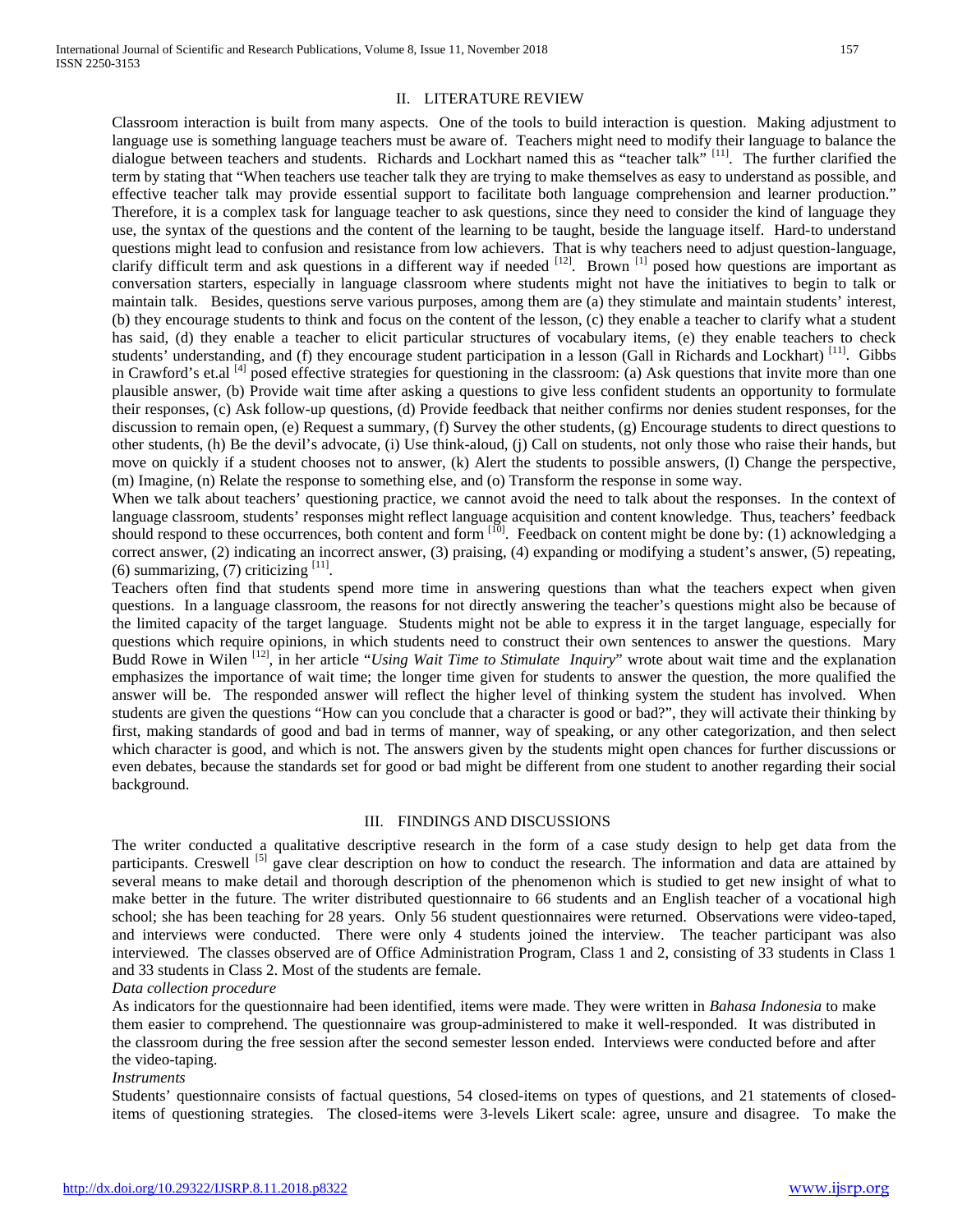questions more understandable, they were written in *Bahasa Indonesia*. Questionnaire items were derived from the theories mentioned about questions and questioning strategies. Interviews used semi-structured format. Indicators for strategies are:

| Code            | <b>Item</b>                                                                                            |
|-----------------|--------------------------------------------------------------------------------------------------------|
| S <sub>1</sub>  | Ask questions that invite more than one plausible answer                                               |
| S <sub>2</sub>  | Provide wait time after asking a questions to give less confident students an opportunity to formulate |
|                 | their responses                                                                                        |
| S <sub>3</sub>  | Ask follow-up questions                                                                                |
| S <sub>4</sub>  | Provide feedback that neither confirms nor denies student responses. Then the discussion remains       |
|                 | open                                                                                                   |
| S <sub>5</sub>  | Request a summary                                                                                      |
| S <sub>6</sub>  | Survey the other students                                                                              |
| S7              | Encourage students to direct questions to other students                                               |
| S <sub>8</sub>  | Be the devil's advocate                                                                                |
| S <sub>9</sub>  | Use think-aloud                                                                                        |
| S <sub>10</sub> | Call on students, not only those who raise their hands. But move on quickly if a student chooses not   |
|                 | to answer                                                                                              |
| S <sub>11</sub> | Alert the students to possible answers                                                                 |
| S <sub>12</sub> | Change the perspective                                                                                 |
| S <sub>13</sub> | Imagine                                                                                                |
| S <sub>14</sub> | Relate the response to something else                                                                  |
| S15             | Transform the response in some way                                                                     |

## *Data analysis technique*

The observation videos and interviews were transcribed and the questionnaire data were put into themes. Using simple mathematical operation, the list of difficult question were made into percentage and ranked from the top most difficult. Marked questions were then put into categories of questioning strategies to find the number of occurrence.

## *Procedure of the research*

The study was intended to see difficult questions present in a language classroom and the questioning strategies the teacher used. The writer followed the following steps: (1) identifying problem, (2) reviewing literature to determine indicators, (3) defining the population, (4) developing instrumentation plan, (5) collecting data, (6) analyzing data, (7) writing report.

## **Findings and Discussion**

*Findings*

The table below shows the list of questions considered difficult by 56 students of OA Class 1 and 2. These questions were present during learning process, as seen in the 4 taped-observations.

Table 1. List of Difficult Questions

| N <sub>0</sub> | <b>ITEM</b>                                                                | $\%$ |
|----------------|----------------------------------------------------------------------------|------|
| 1              | What does the word <i>slump</i> mean? Anybody?                             | 60   |
| 2              | What is the main idea of paragraph 2?                                      | 57   |
| 3              | What is the suitable title for the text?                                   | 39   |
| 4              | How many arguments are there, to support the thesis statement of the text? | 36   |
| 5              | In your opinion, which paragraph will be the first argument?               | 34   |
| 6              | What can we conclude form the text? What is the conclusion?                | 28   |
| $\tau$         | What is your reason for choosing?                                          | 28   |
| 8              | How many arguments should be in an <i>analytical exposition</i> text?      | 28   |
| 9              | In your opinion, which should be the <i>thesis statement</i> ?             | 28   |
| 10             | Do you have difficulty to understand the text?                             | 26   |
| 11             | Do you have any difficult words?                                           | 26   |
| 12             | Do you still remember the purpose of <i>analytical exposition</i> text?    | 26   |
| 13             | What is the title of the text?                                             | 25   |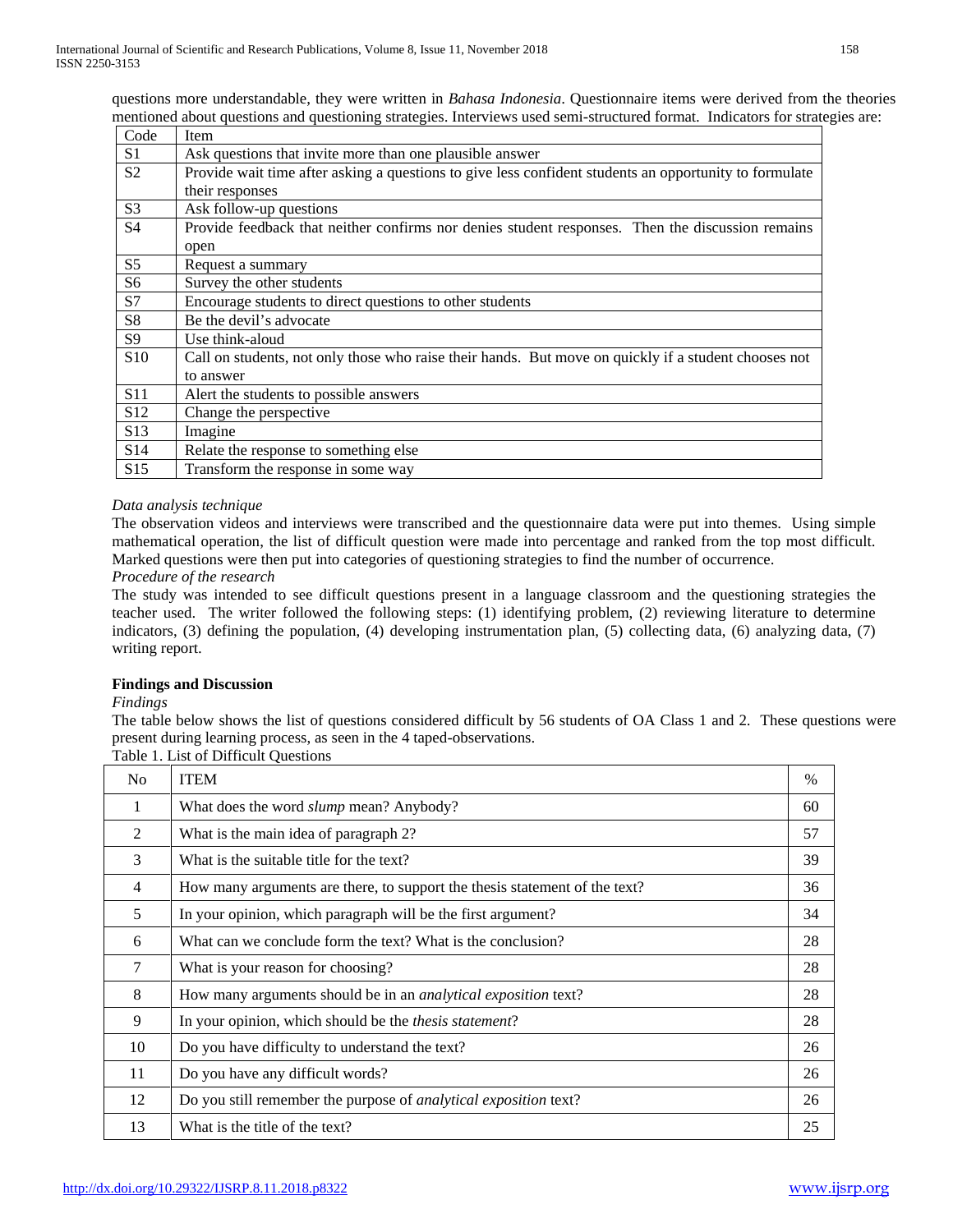| 14 | Do you get the content of this text?         | 25 |
|----|----------------------------------------------|----|
| 15 | What is the topic of the text?               | 25 |
| 16 | What is the purpose of the text?             | 23 |
| 17 | So, what do you think about our class today? | 23 |
| 18 | Do you enjoy the class?                      | 23 |
| 19 | What does this text talk about?              | 23 |
| 20 | Any other opinion?                           | 23 |
|    |                                              |    |

Among the 20 questions, some are categorized as comprehension questions (number 2,3,5,6,7,9,13,15,16,17,18,19). Some others belong to knowledge level (number 4,8), others are of managerial purpose. One question is of vocabulary item and it is considered the most difficult.

Table 2. Teacher's Strategies

| Code            | Item                                                                                      | Number<br>of   |
|-----------------|-------------------------------------------------------------------------------------------|----------------|
|                 |                                                                                           | occurrence     |
| S <sub>2</sub>  | Provide wait time after asking a questions to give less confident students an opportunity | 96             |
|                 | to formulate their responses                                                              |                |
| S <sub>1</sub>  | Ask questions that invite more than one plausible answer                                  | 32             |
| S <sub>3</sub>  | Ask follow-up questions                                                                   | 32             |
| S11             | Alert the students to possible answers                                                    | 22             |
| S <sub>4</sub>  | Provide feedback that neither confirms nor denies student responses.<br>Then the          | 20             |
|                 | discussion remains open                                                                   |                |
| S <sub>5</sub>  | Request a summary                                                                         | 16             |
| S <sub>9</sub>  | Use think-aloud                                                                           | 16             |
| S <sub>10</sub> | Call on students, not only those who raise their hands. But move on quickly if a student  | 15             |
|                 | chooses not to answer                                                                     |                |
| S6              | Survey the other students                                                                 | $\overline{4}$ |
| S <sub>14</sub> | Relate the response to something else                                                     | 4              |
| S7              | Encourage students to direct questions to other students                                  | $\Omega$       |
| S <sub>8</sub>  | Be the devil's advocate                                                                   | $\Omega$       |
| S <sub>12</sub> | Change the perspective                                                                    | $\Omega$       |
| S <sub>13</sub> | Imagine                                                                                   | $\Omega$       |
| S <sub>15</sub> | Transform the response in some way                                                        | $\Omega$       |
|                 | Total                                                                                     | 257            |

It is obvious that the teacher gave wait time after she gave questions. The classroom observation also revealed that there were no talks of the teacher encouraging students to direct questions to other students, being the devil's advocate, changing the perspective, imagining, and transforming the response in some way.

*Discussions*

The result of the study showed a surprising fact that an item of vocabulary was considered the most difficult question. Firman Rahman<sup>[10]</sup> in his study found that students difficulties in getting the meaning of a certain vocabulary items were because they used to look them up at the dictionary. Dictionary might help when allowed. However, students need to practice using context to find out the meaning of certain vocabulary item. It is a matter of analysis, the same as getting main ideas. Susan M. Brookhart<sup>[2]</sup> wrote about the complexity of getting the main idea of texts. She wrote "This kind of task is "analysis" because to identify the main idea, students have to break the text into parts and see what the parts have in common and what message they point to or support". Getting main ideas of the texts can be considered as a matter of comprehending activity when the thing done is only picking up a sentence as the main idea, but when students have to use the context, meaning all the information in the paragraph to find what they have in common, then it is considered an analysis.

The following is an excerpt of the transcript showing a simple practice of giving follow-up question.

- T : What about you? What is your hobby?
- S : Swimming
- T : Swimming. Where do you usually swim? In the river?
- $Ss$  : (Laugh)
- T : Swimming pool?
- $S : (nods)$ <br>T : Yes. sv
- : Yes, swimming pool

When the teacher questioned "What is your hobby?", she has shown an example of asking questions that invite various responses. Three students responded to this question and they have different hobby.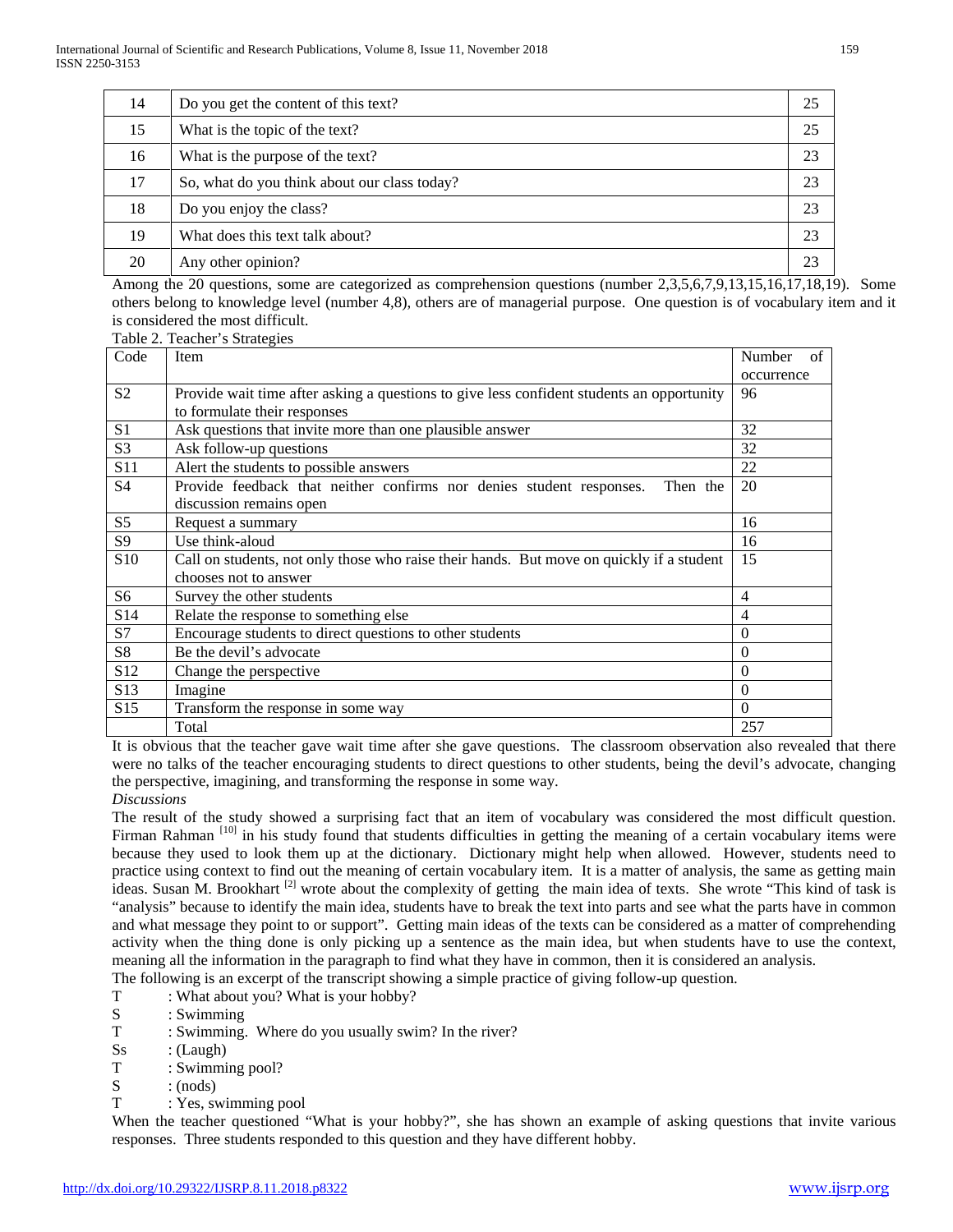The following excerpt showed how the teacher responded to the student's answer. She stayed neutral and then she used "survey other student" strategy by asking "Do you agree with her?"

T : Ok, number 2 What is the topic of the text? What is the topic of the text? *Apa tadi*?

- Ss : Exercise<br>T : Exercise
- : Exercise, OK. Do you agree with her?

Despite the fact that these two classes had different characteristics, one was a quiet one, the other was more active, when they were given a topic which was interesting enough for them, they seemed stimulated. Both classes got more crowded when discussing "cosmetic surgery" in small groups. Choosing topics which are contextual, those of students' interests, would benefit the teacher. It increases motivation. At least, the students are interested in the topic. This will increase their awareness of the prior knowledge they have had and make recall easier to do.

The last five strategies were not present in the observation because those strategies refer to open-questions. Open questions are difficult to answer, since students need to use their background knowledge of both the content and the language. They might also lack of vocabulary bank which can support making questions to other fellow students.

The observation also showed some facts about the teacher's other strategies were present. The teacher often repeated questions, or made questions in different wordings (paraphrasing). When interviewed to see the reason why she did so, she said that students needed more exposure in language. The teacher participant was also seen using sentences in the native language. She code switched. She reasoned that she avoided conversation-clog. She believed that when questions and instructions were translated, she was sure she made herself clearer, to avoid misunderstanding. Wragg [13] posed some tactics that teacher can practice in classroom questioning session. They are: structuring, pitching and putting clearly, directing and distributing, pausing and pacing, prompting and probing, listening to replies and responding, and sequencing. These strategies are similar to the above.

The following excerpt might give clearer picture of what strategies that the teacher participant used in her classroom talk.

(1)  $T$  : *Yuk*, who will propose the suitable title

*Yuk*, come on, raise your hand. What is it? Come on. Raise your hand. (walks to a student, ask her to answer)

- T : What does this text talk about? S3 : exercise T : Ok, so give the title based on the text (2)  $T$  : What is the title, in your opinion? hmm? S3 : Exercise (3) T : Exercise what? S3 : Exercise majority T : Exercise Majority (4)  $T$  : What do you mean by majority? S3 : Exercise T : What's the matter with exercise? Should we do exercise? Is it important? Or…It doesn't matter, It has no meaning for us. We should not do exercise. So, in your opinion, what is the suitable title for the text? *Yuk*… What do you think about the title? (pointing a student) *Mbak* (an address in Indonesia), *yuk*, come on, please propose (5) Aulia? S4 : Why you should do exercise T : Other title? Other title? Who wanna propose other title? *Yuk*, come on Don't be afraid, don't be shy T : (approaching to a student) T : What's the matter with exercise? *Yuk, yang lain*… What do you think about the suitable title?<br>T  $\cdot$  No idea? You do not know? Yuk yang I : No idea? You do not know? *Yuk*, yang lain? (move) (6)  $T$  : Just that one? Do you agree with these titles? Ss : Yes T : Yes, Ok? (7) Why you should do exercise? You see that the purpose is to persuade someone to do something. The purpose is to persuade someone to do something, it means that the writer persuades you to do exercise. So, the title, *ya*? Should talk about the exercise. Why we should do exercise, should we exercise, is exercise important. Or the title should concern the topic. If you have known about the topic, you can give the suitable title.
	- T : (writing on the white board) Should we do exercise? Is exercise important for us? Does exercise give benefit for us? Actually, there are many titles that you can pick or you can use to give to the text.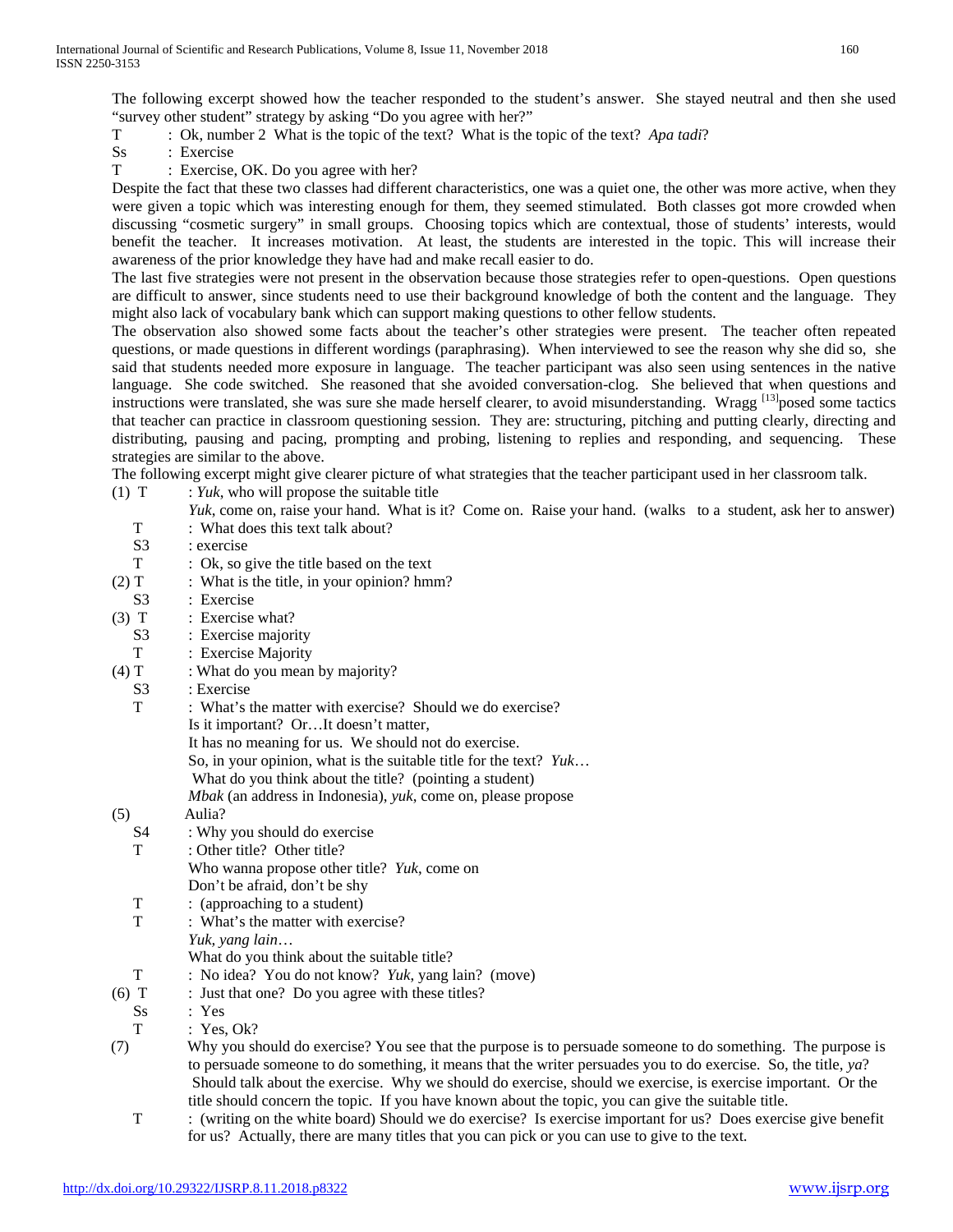- T : Ok, number 2 What is the topic of the text? What is the topic of the text? *Apa tadi?*
- Ss : Exercise
- T : Exercise, that's right. Now, what is the main idea of each paragraph?
- What is the main idea of paragraph one?
- $Ss$  : (mumbling) ....
- (8) T : Paragraph 1, what is the main idea? *Apa tadi*? Look at number 3: The majority of us claim that we do not have time to exercise. We feel too busy to do that. However, many expert said thatexercise has great role in making our body healthy. *Yuk*, what is the main idea?

What does this paragraph talk about? *Intinya tentang apa paragraph ini*? What does this paragraph talk about*? Ya...Mbak*? (pointing a student)

- T : the thesis, of the text. The main idea of the thesis. The thesis means that it's your proposal *ya.*..your proposal. You want someone to do something ok? What you want people do? What you want people do? Hmmm? You ask them to do what?...to do what? You ask people to do what?
- S1 : exercise
- (9) T : Exercise. So, the main idea is about exercise. Look at paragraph 1. Ok, find sentences related to exercise. Which sentence? Paragraph 1. Find which sentences related to exercise. *Kalimat yang mana*?
	- $S1$  : (read) Exercise has a great role in making our body healthy
	- T : That's right. So, the main idea is exercise has a great role in making our body healthy. So, that's the way, how you find main idea, OK?

Number 1 showed how the teacher proposed a question inviting various answer (S1), followed by making the questions in different words (Wragg's prompting and probing). Next (number 3 and 4) the teacher asked follow up question. When the teacher found that the class tended to keep silent, she called out a name (S5). She observed the class and thought that she needed to survey other student (number 6). When it seemed that the students got confused, she structured the talk to gather information that the students can find the gist of the information. Number 9 provides an example of neutral feedback so that she can survey other response. At the end, teacher can make conclusion of what these efforts were really aiming at "So, that's the way, how you find main idea, OK?".

## IV. CONCLUSION

The study had presented some information that can be used for further research in exploring teachers' questioning practices. Although there are categories that are not represented in the responses, the result of the study can give a piece of picture of what has been going on in an English classroom of a vocational high school. The practice of questioning is indeed a complex thing. It should be practiced and reflected. By seeing what teachers have done in the classroom, all parties can gain insight into what improvements should be made to better vocational education. Teachers can use this kind of study as reflection to their own learning. The videotapes can give information of the pre-dominant feature of classroom talk. Classroom talk should give higher portion to students. Therefore, when proofs show that teacher-talk-time is more, there should be remedies to the situation. The writer also found a fact that students' questions were absent. This might not be a good practice of the method outlined in Indonesian 2013 Curriculum, which stated that *questioning (menanya)* should give chances for students to raise questions. This study had presented a good practice of questioning session led by an experienced teacher. However, more classroom videos might give more common pattern of classroom question-answer talks

#### **REFERENCES**

- [1] Brookfield, Stephen. (2006). The Skilfull Teacher: on Technique, Trust and Responsiveness in the Classroom. San Francisco: John Willey and Sons, pp. 134
- [2] Brookhart, Susan M. (2010). *How to Assess Higher-Order Thinking Skills in Your Classroom*. Virginia: ASCD. p. 43
- [3] Brown, H. Douglas. 2001. *Teaching by Principles: An Interactive Approach to Language Pedagogy*. White Plains, New York: Longman, pp. 165-171
- [4] Crawford, Alan; Saul, Wendy; Mathews, Samuel R; Makinster, James. (2005). *Teaching and Learning Strategies for the Thinking Classroom – A publication of the reading and writing for critical thinking project.* New York: The International Debate Education Association, p. 6
- [5] Creswell, John W. 2007. *Qualitative Inquiry and Research Design: Choosing among Five Approaches.* London: Sage Publication.
- [6] Davis, Barbara Gross. 2009. *Tools for Teaching*. San Francisco, California: Jossey-Bass, p.118
- [7] Hamiloglu, Assist. Prof. Dr. Kamile. 2012. The Impact of Teacher Questions on Student Learning in EFL. *Journal of International and Instructional Studies in the World. Vol. 2, Issue: 2, Article: 01. May 2012*. ISSN: 2146-7463.
- [8] Hill, Jane D and Flynn, Kathleen. *Aksing the Right Questions.* National Staff Development Council. Winter 2009. Vol.29, No.1
- [9] Mauigoa-Tekene, Lila. 2006. Enhancing Teachers' Questioning Skills to Improve Children's Learning and Thinking in Pacific Island Early Childhood Centers. *New Zealand Journal of Teachers' Work, Volume 3, Issue 1, 12-23, 2006. Manukau Institute of Technology*
- [10] Rahman, Firman. 2016. An Analysis of Students' Difficulties in Vocabulary Mastery: A Survey Study at Second Gade Students of SMPN 19 Mataram in Academic Year 2015/206. A Journal Submitted as a Partial Fulfilment of the Requirements for Bachelor Degree in English Department Faculty of Teacher Training and Education University of Mataram.
- [11] Richards, Jack C and Lockhart, Charles. 1996. *Reflective Teaching in Second Language Classrooms*. New York: Cambridge University Press, pp. 184-190